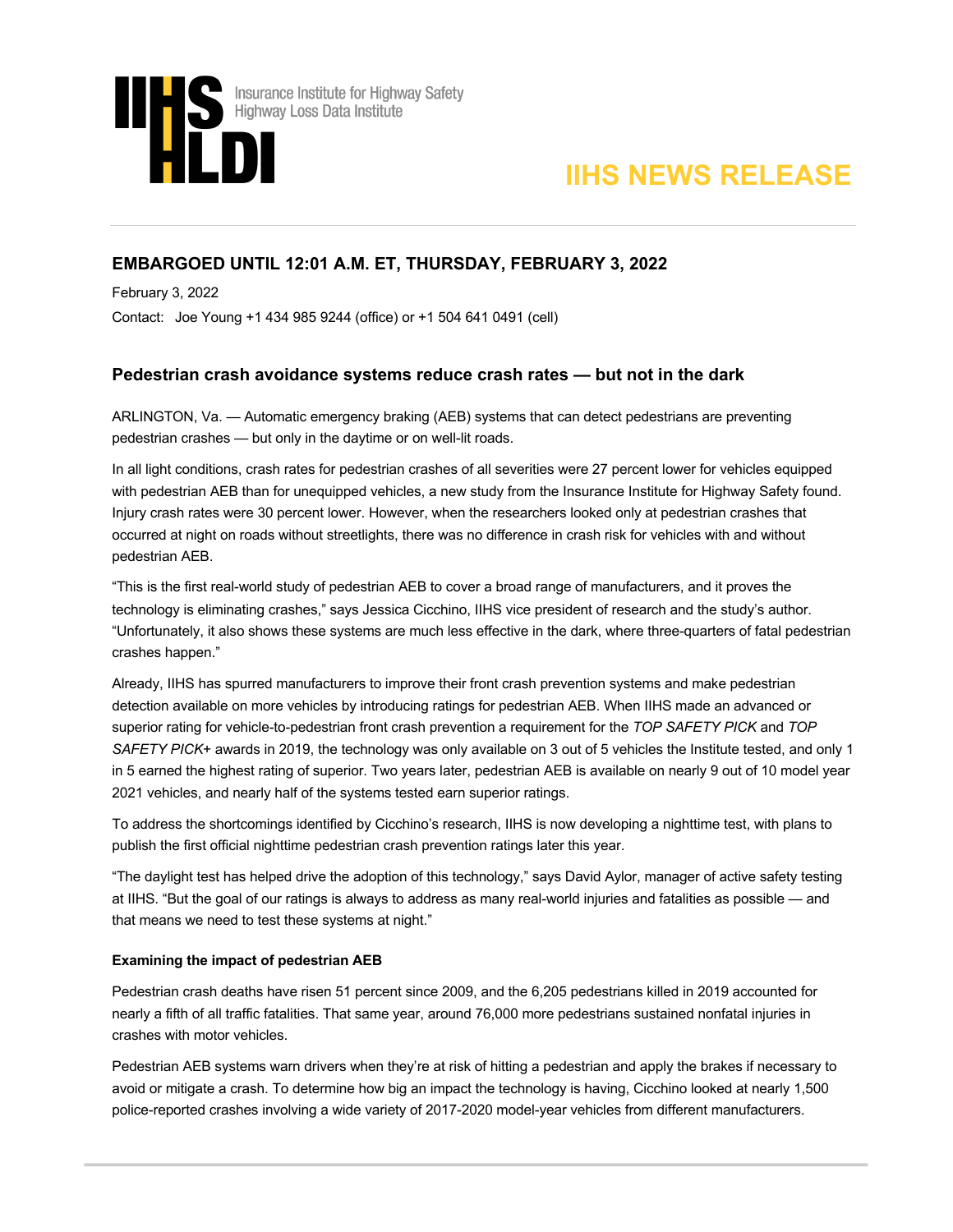Accounting for the quality of vehicle headlights as well as driver age, gender and other demographic factors, she compared pedestrian crash rates for identical vehicles with and without pedestrian AEB. Finally, she examined the impact of the technology by crash severity, light condition, speed limit, and whether the vehicle was turning.

Overall, pedestrian AEB was associated with a 27 percent reduction in pedestrian crash rates of all severities and a 30 percent reduction in injury crash rates. However, among the subset of nearly 650 crashes for which detailed information about the lighting conditions, speed limit and configuration of the crash was available, a more complex picture emerged.

Those more detailed results showed that pedestrian AEB reduced the odds of a pedestrian crash by 32 percent in the daylight and 33 percent in areas with artificial lighting during dawn, dusk and nighttime. But in unlighted areas, there was no difference in the odds of a nighttime pedestrian crash for vehicles with and without the crash avoidance technology.

Similarly, pedestrian AEB was associated with a 32 percent reduction in the odds of a pedestrian crash on roads with speed limits of 25 mph or less and a 34 percent reduction on roads with 30-35 mph limits, but no reduction at all on roads with speed limits of 50 mph or higher or when the vehicle was turning.

#### **Nighttime track tests**

Recently, Aylor's team conducted a series of research tests to help design the planned nighttime pedestrian AEB evaluation. Those tests provide additional evidence that today's pedestrian AEB systems don't work as well in the dark as they do in daylight.

"Some systems worked much better than others in the dark, but there was no single type of technology that got better results," Aylor says.

For the research tests, eight small SUVs made by eight different manufacturers were put through the standar[d vehicle](https://www.iihs.org/ratings/about-our-tests#front-crash-prevention-tests)[to-pedestrian evaluation](https://www.iihs.org/ratings/about-our-tests#front-crash-prevention-tests) in full darkness on the covered track at the IIHS Vehicle Research Center. Each vehicle was tested twice — first with their high-beam headlights on and then their low beams.

The test vehicles were a 2019 Subaru Forester, 2019 Volvo XC40, 2020 Honda CR-V, 2020 Hyundai Venue, 2021 Chevrolet Trailblazer, 2021 Ford Bronco Sport, 2021 Toyota C-HR and 2022 Volkswagen Taos.

The sample included vehicles whose AEB systems use a single camera, a dual camera, a single camera and radar, and radar only. It also included vehicles that earn superior, advanced and basic ratings in the Institute's daylight vehicle-to-pedestrian front crash prevention evaluation, as well as vehicles equipped with good, acceptable and poor headlights.

Excluding the radar-only Taos, performance generally declined enough in the dark to knock vehicles from superior to advanced using their high beams and from superior to basic using their low beams, using the scoring system developed for the daytime ratings. But the benefits of radar varied in this small sample of vehicles.

As expected, the Taos achieved essentially the same results in the dark, since radar does not depend on light. However, it was also the worst performer in the daytime test. The best performers in the nighttime tests — the C-HR and Bronco Sport — both use a combination of camera and radar. The Forester and Trailblazer, the only vehicles with camera-only systems and no radar, achieved similar nighttime results to three other vehicles with camera-and-radar systems, the CR-V, XC40 and Venue.

The research tests did not show a clear association between good headlights and stellar nighttime scores, either. On average, vehicles with good and acceptable headlights showed similar declines in performance in the dark, compared with their daytime results. The two worst performers in the low-beam test, the CR-V and XC40, both had good-rated headlights. And the C-HR, which was tested with both good and poor headlights, outperformed all the others using its low beams, even when equipped with poor headlights.